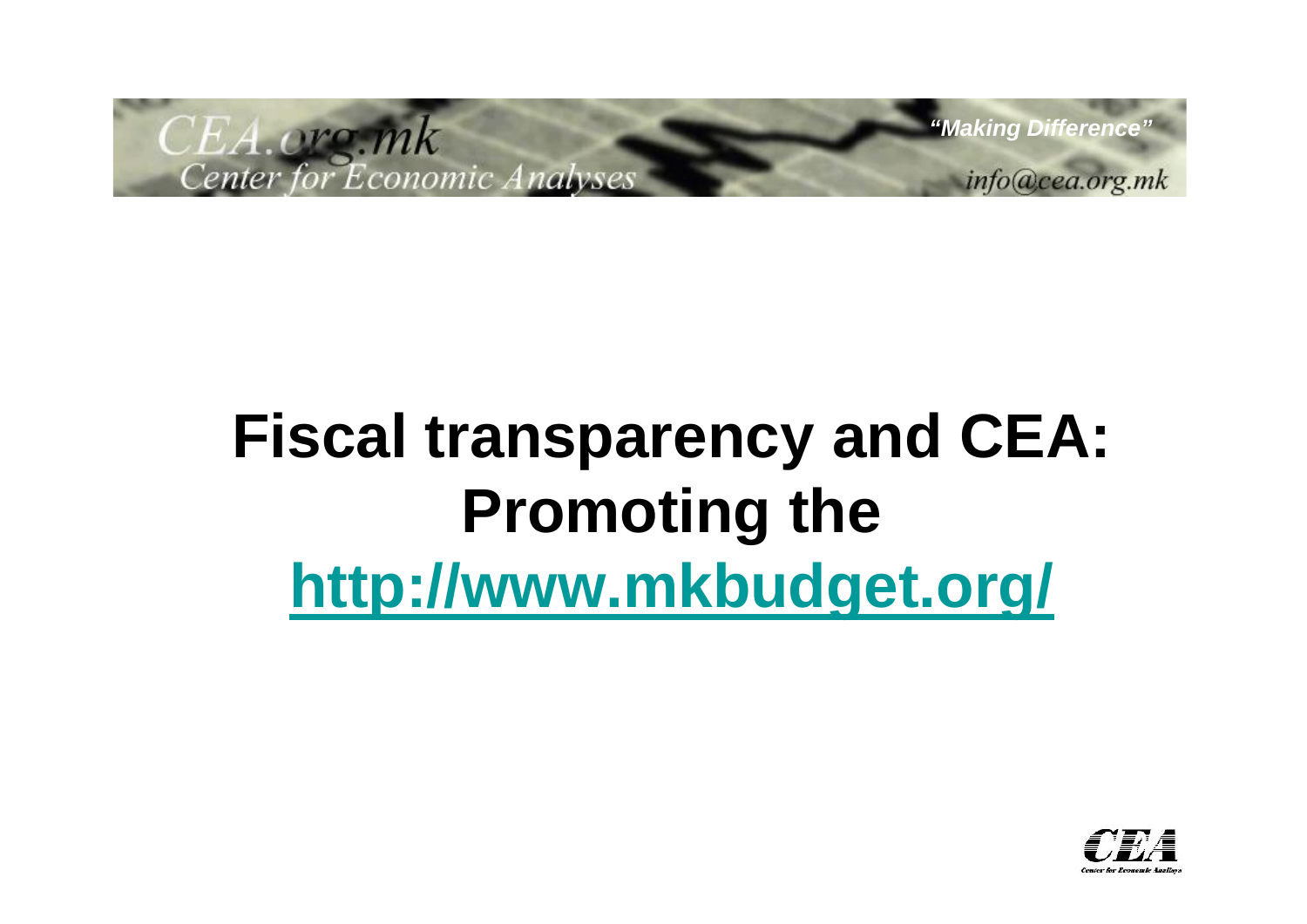## omic Analyses

info@cea.org.mk

## **FISCAL TRANSPARENCY**

## • **Why?**

EA.org

- As the specific plans for how public funds will be raised and spent, budgets are the government's (central and/or local) most powerful tool to meet the needs and priorities of a country and its people.
- Thus, it concerns taxpayers, citizens, and the society as a whole
- CEA mission
- **How?**
	- www.lsg-data.org.mk
	- http://www.mkbudget.org/
	- Citizen budget
	- Researches so far on PFS and PFM
	- Cooperation with TTF and IP, WFD, USAID, UNDP, LSGs, central government, Assembly, SAO

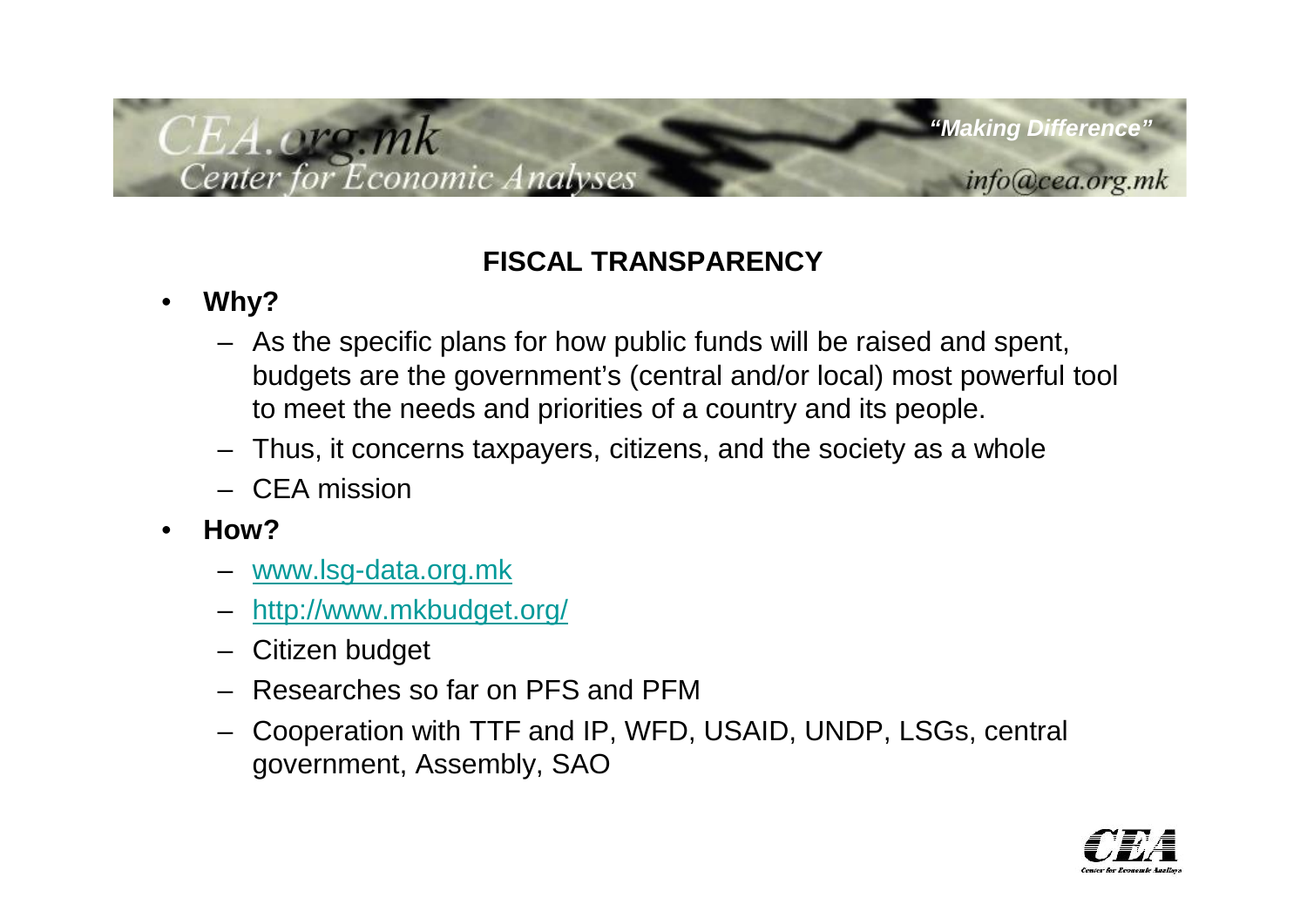# 'EA.org mic Analyses

info@cea.org.mk

- IMF:
	- Key aspect of **good governance** is fiscal transparency
	- Fiscal transparency allows for better-informed debate by both policymakers and the public about the design and results of fiscal policy, and establishes **accountability** for its implementation.
	- In strengthening credibility and public understanding of macroeconomic policies and choices, fiscal transparency fosters more **favorable access to** domestic and international **capital markets**.
	- It also helps to highlight potential risks to the fiscal outlook, resulting in an **earlier and smoother fiscal policy response** to changing economic conditions and thereby reducing the incidence and severity of crises.

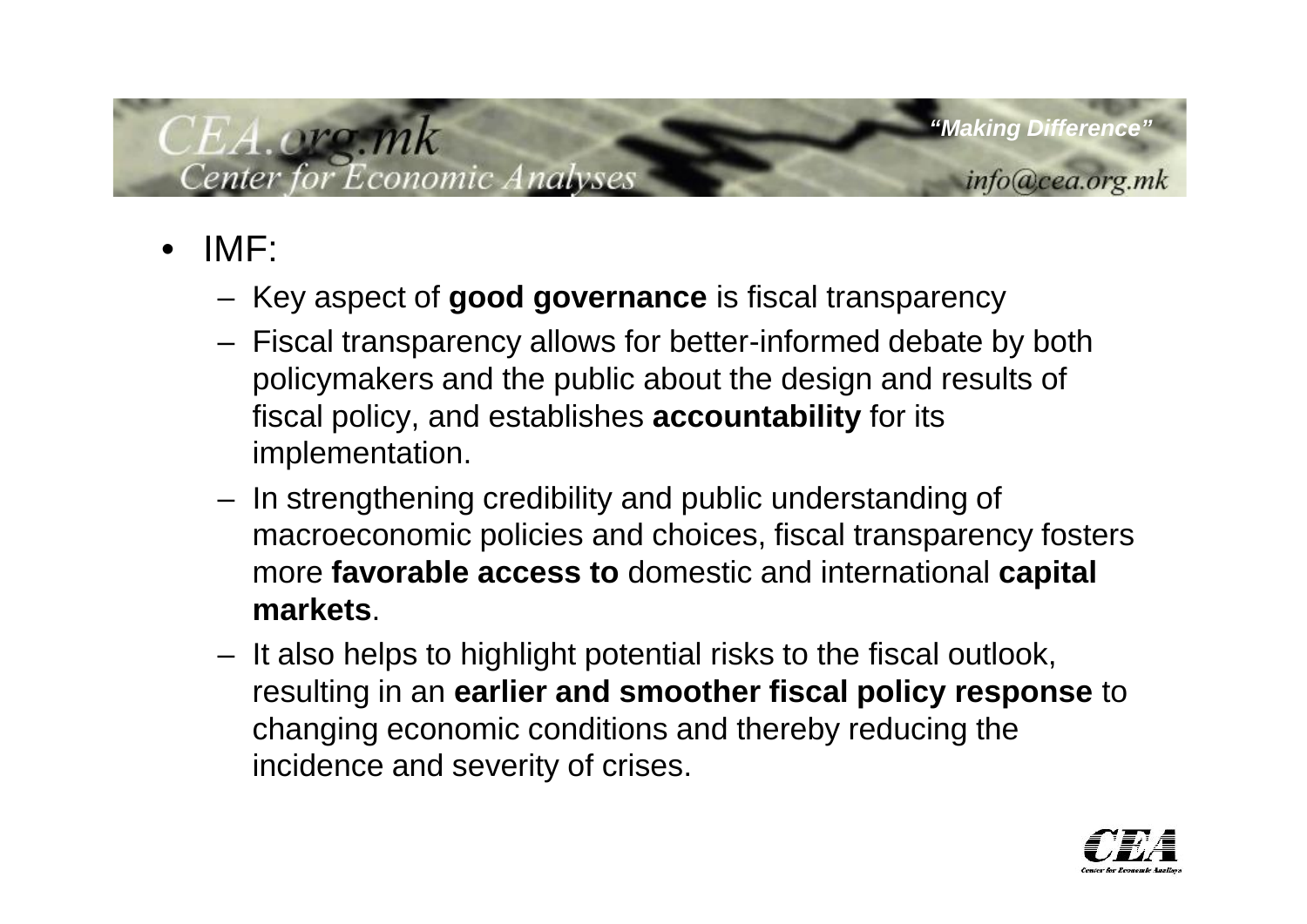

**Fiscal transparency and GDP per capita**



## **OBI=f(GDP per capita)**

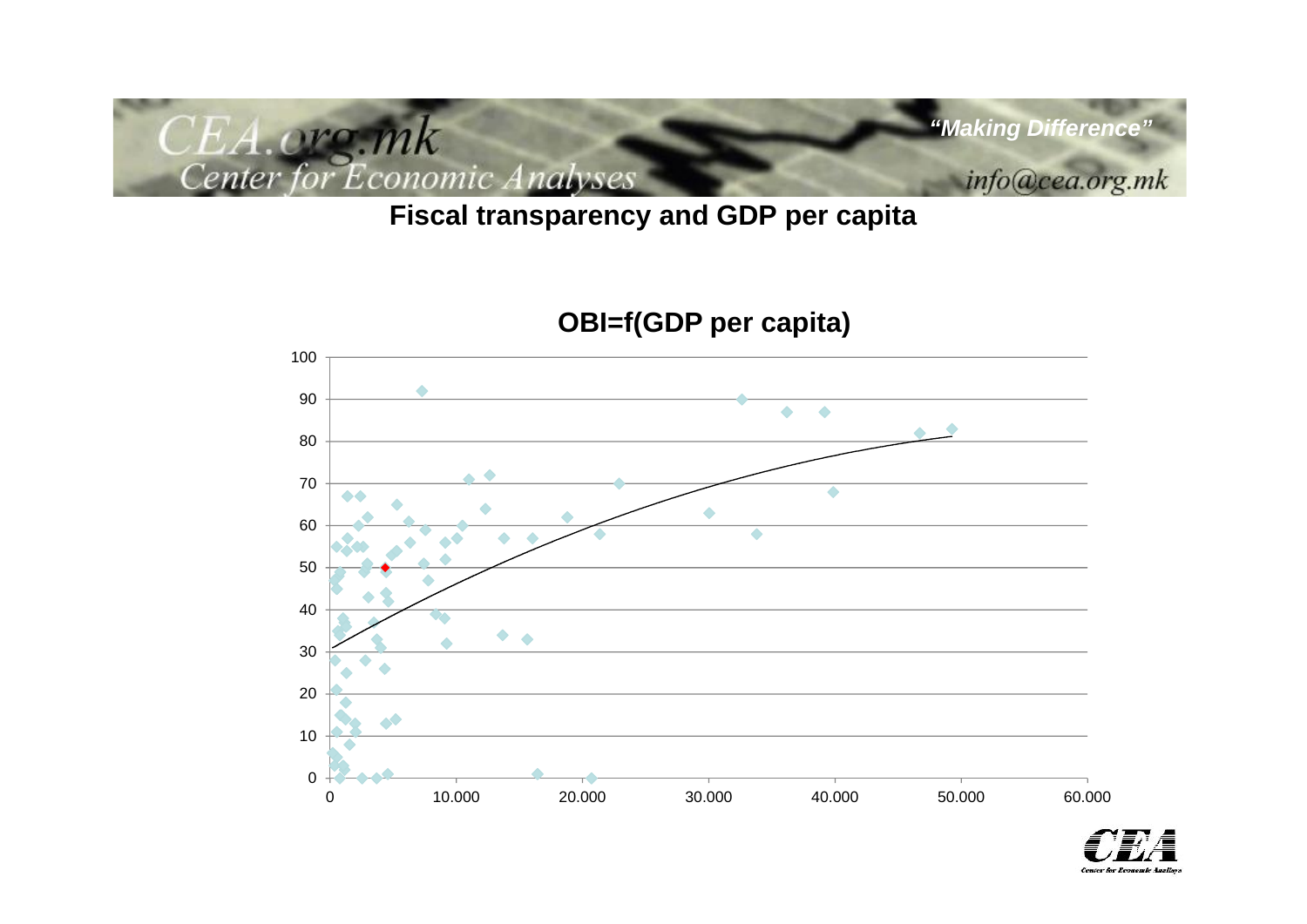

## **Fiscal transparency and corruption**

**OBI=f(CPI)**



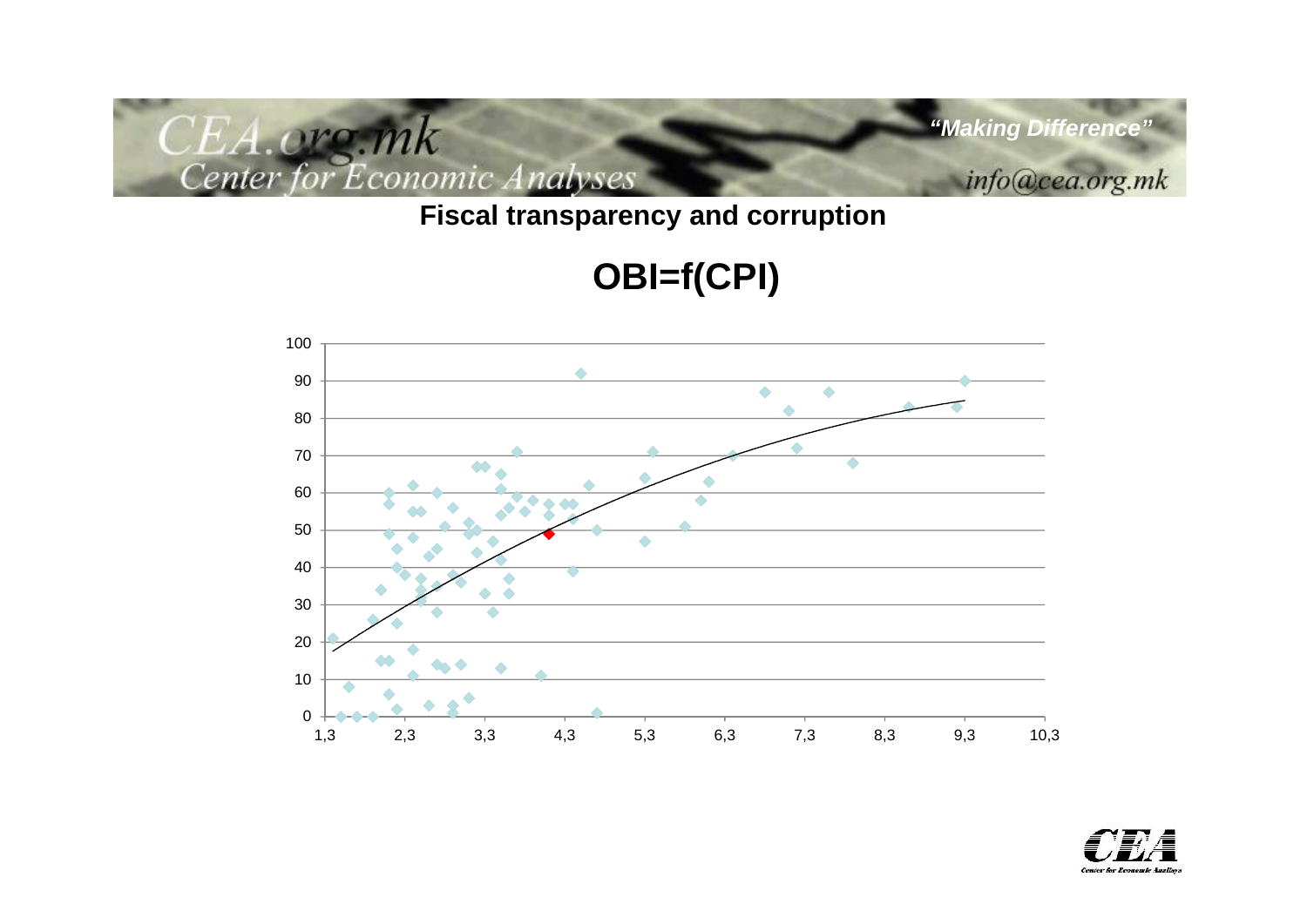nomic Analyses

*EA.ore* 

info@cea.org.mk

- We at CEA also believe that higher fiscal transparency motivates (specifically for Macedonia)
	- More **participation** during the process
	- **Consensus** building among political actors for reforms
	- **Support** for reforms from government administration (central and local), public, businesses and civil sector
	- **Innovative** approaches for more efficiency and effectiveness during the budget process

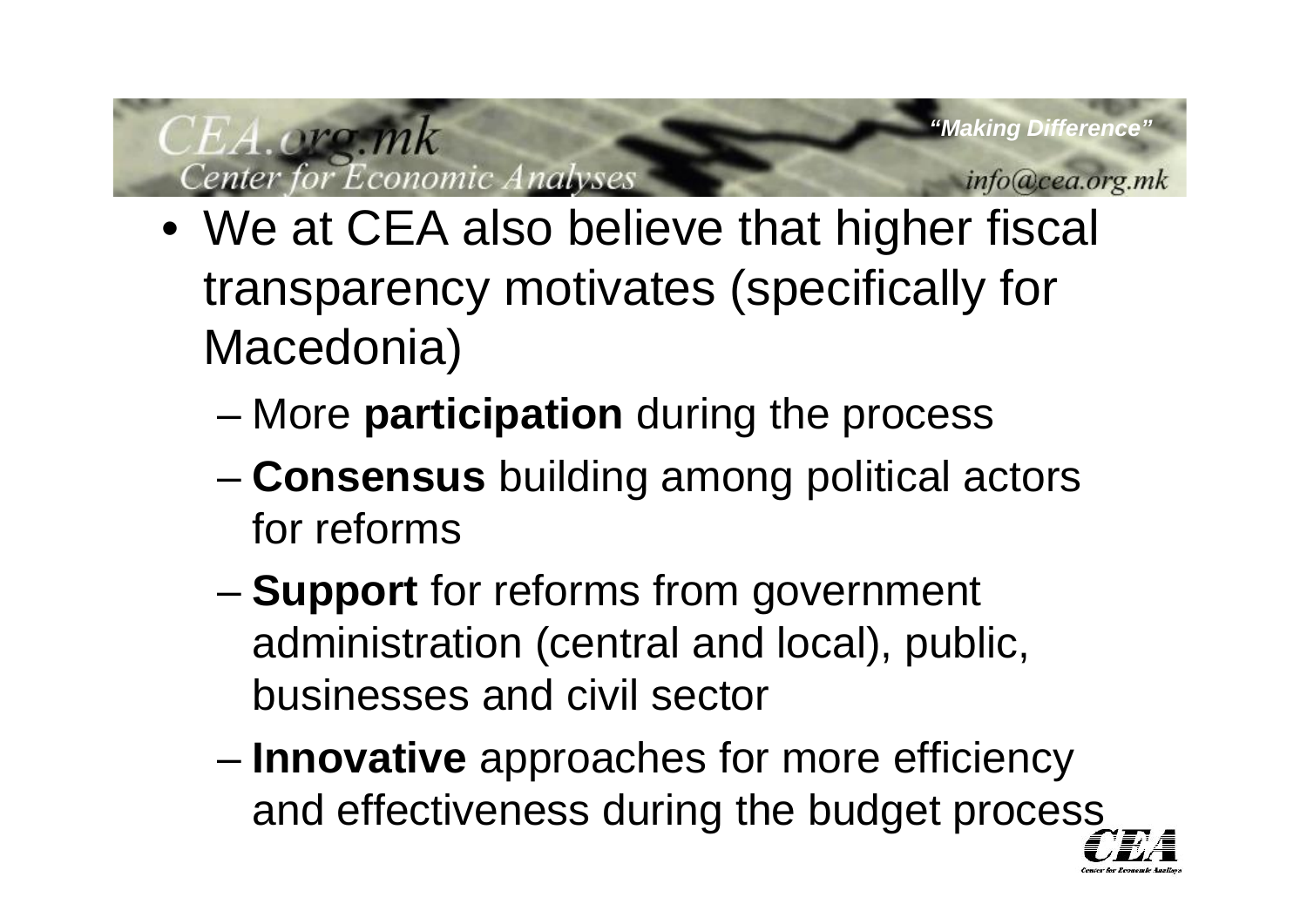# CEA.org.mk Center for Economic Analyses

info@cea.org.mk

Reflects perceptions of the ability of the government to formulate and implement sound policies and regulations that permit and promote private sector development.



#### **Aggregate Indicator: Regulatory Quality**

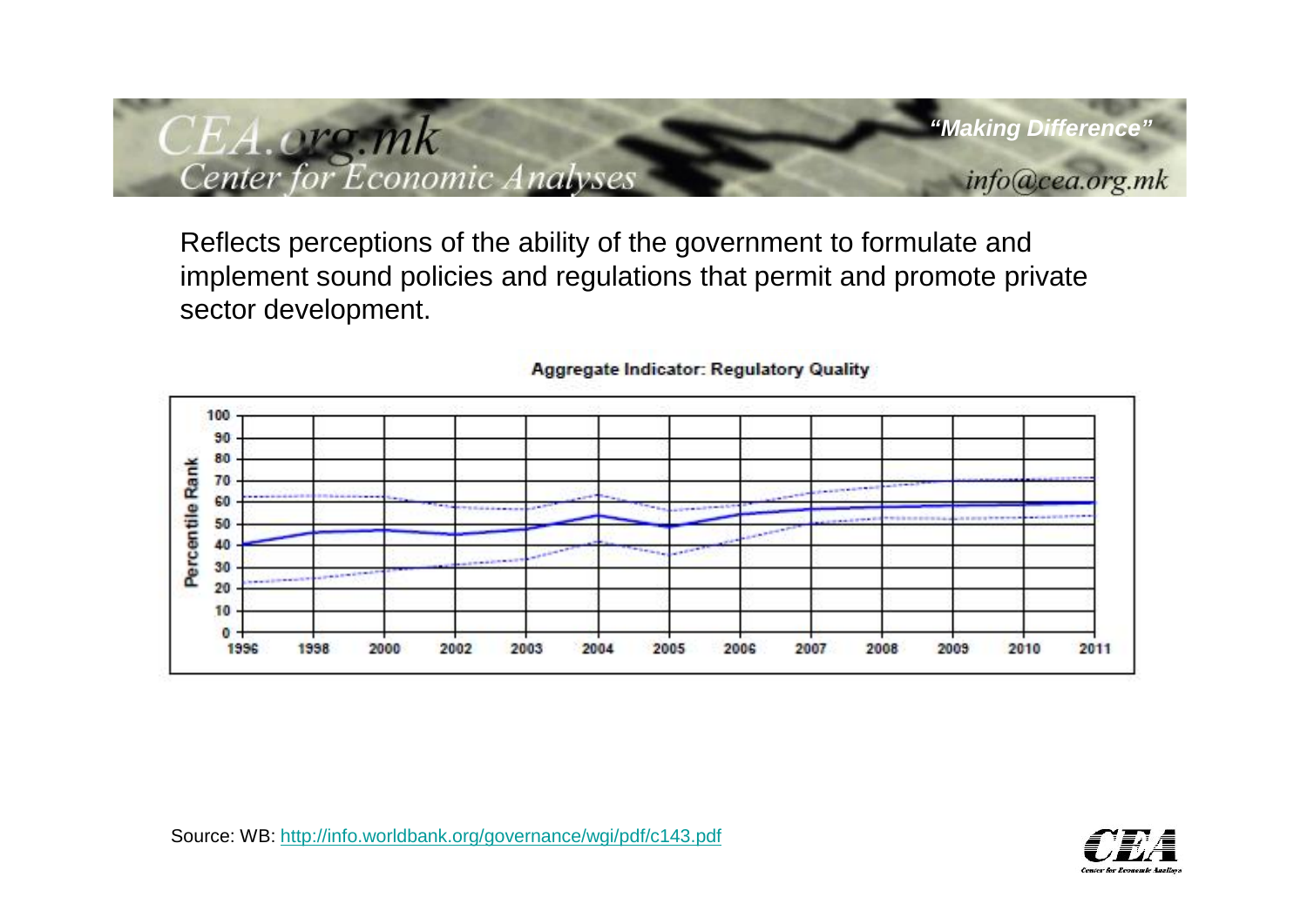CEA.org.mk **Center for Economic Analyses** 

info@cea.org.mk

Reflects perceptions of the extent to which a country's citizens are able to participate in selecting their government, as well as freedom of expression, freedom of association, and a free media.



**Aggregate Indicator: Voice & Accountabillity** 

Individual Indicators used to construct Voice & Accountability

Source: WB: http://info.worldbank.org/governance/wgi/pdf/c143.pdf

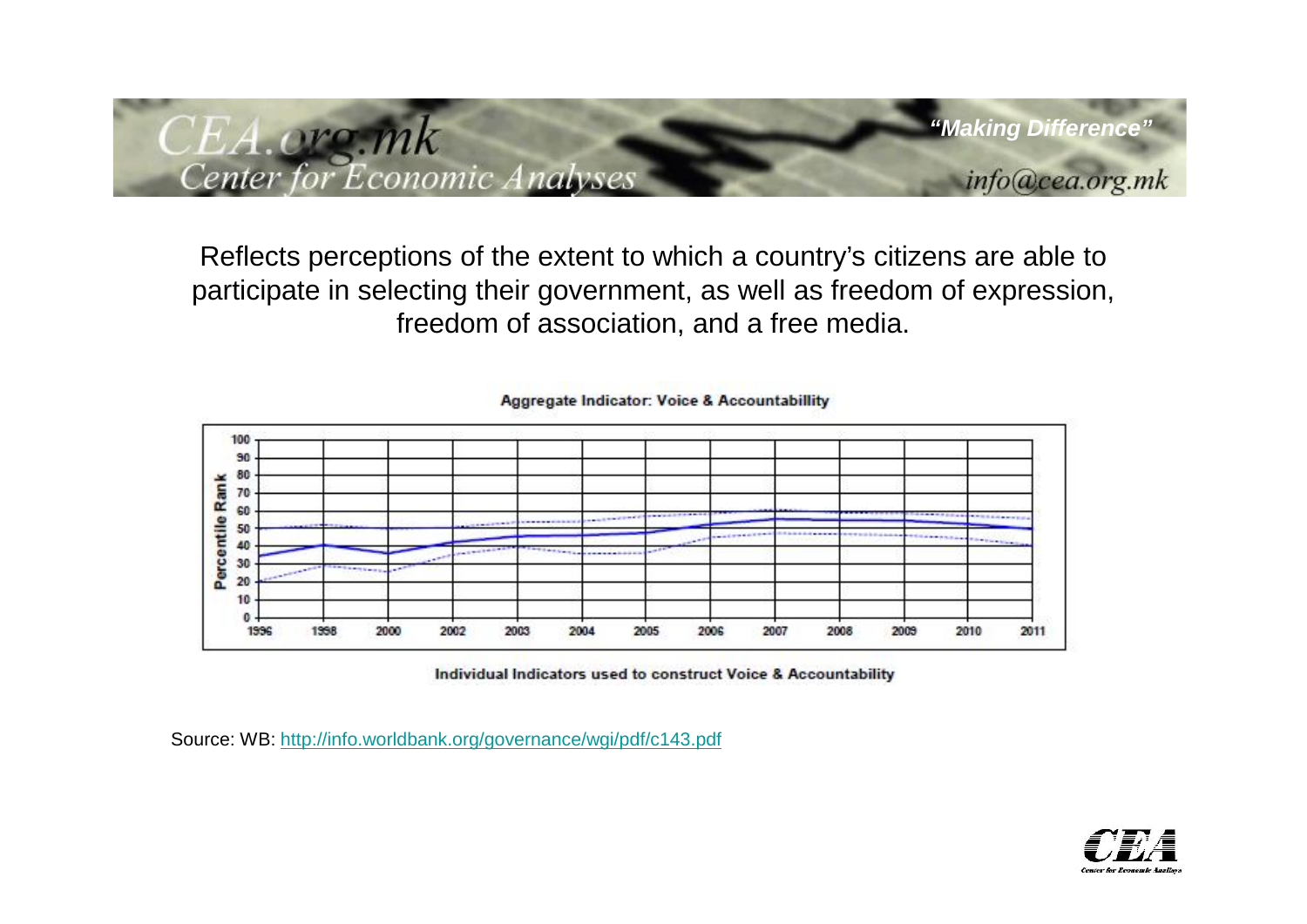## $CEA.org.mk$ nomic Analyses

info@cea.org.mk

*"Making Difference"*

- **Thus, there must be tools developed and awareness raised from the demand side of the fiscal transparency market**
- **The CEA's newly developed (Think Tank Fund and Information Fund from Budapest supported) http://www.mkbudget.org/ is one such tool**
- **Forthcoming the new ranking of Macedonia within the OBI**
- **Forthcoming the first Citizen's budget of Macedonia**

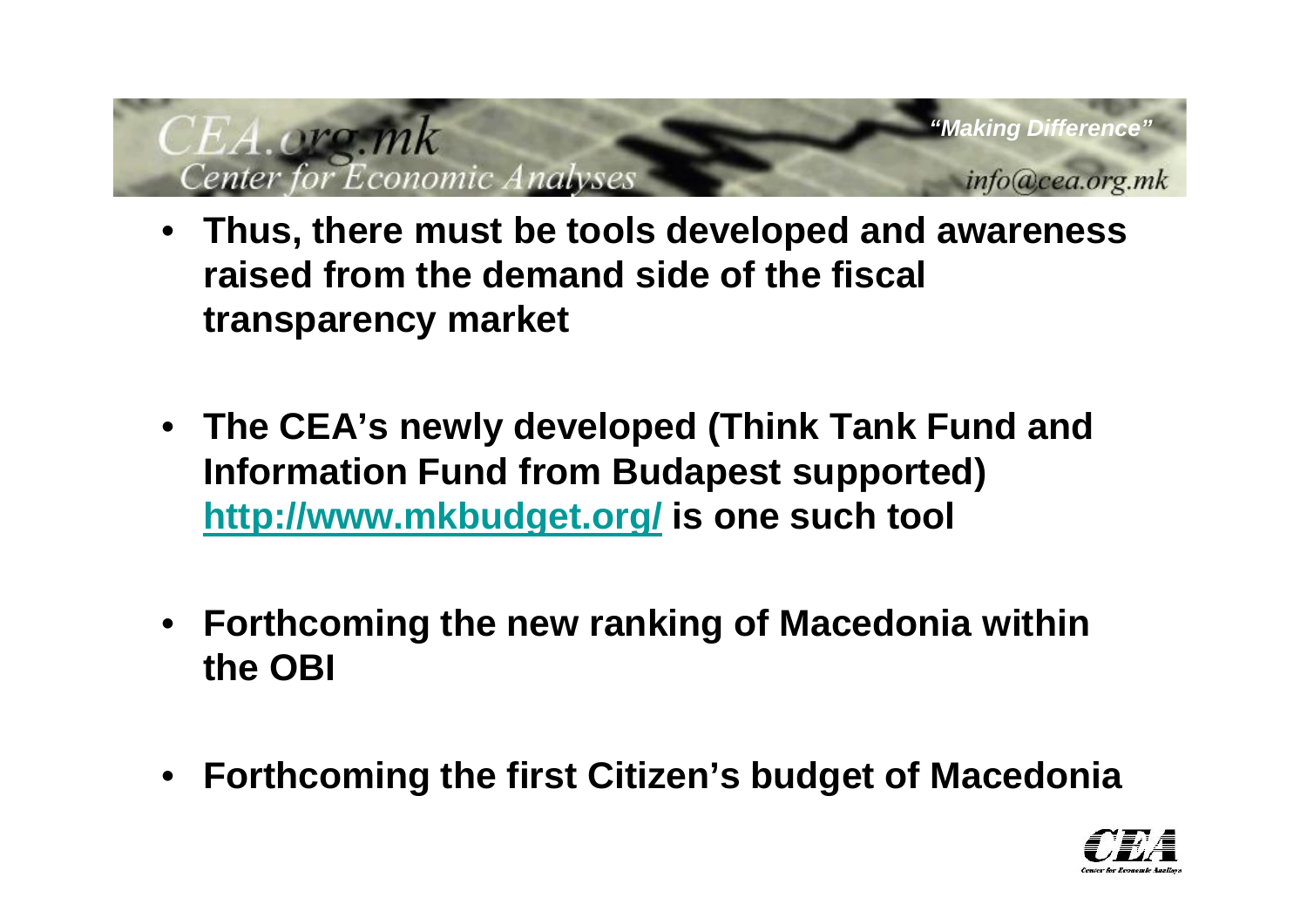## mic Analyses

 $EA. ore$ 

info@cea.org.mk

- CEA participate in the OBI initiative
- The Open Budget Initiative-OBI is a global research and advocacy program to promote public access to budget information and the adoption of accountable budget systems.
- The aim of the International Budget Partnership (IBP) is to ensure that government budgets are more responsive to the needs of poor and lowincome people in society and, accordingly, to make budget systems more transparent and accountable to the public.

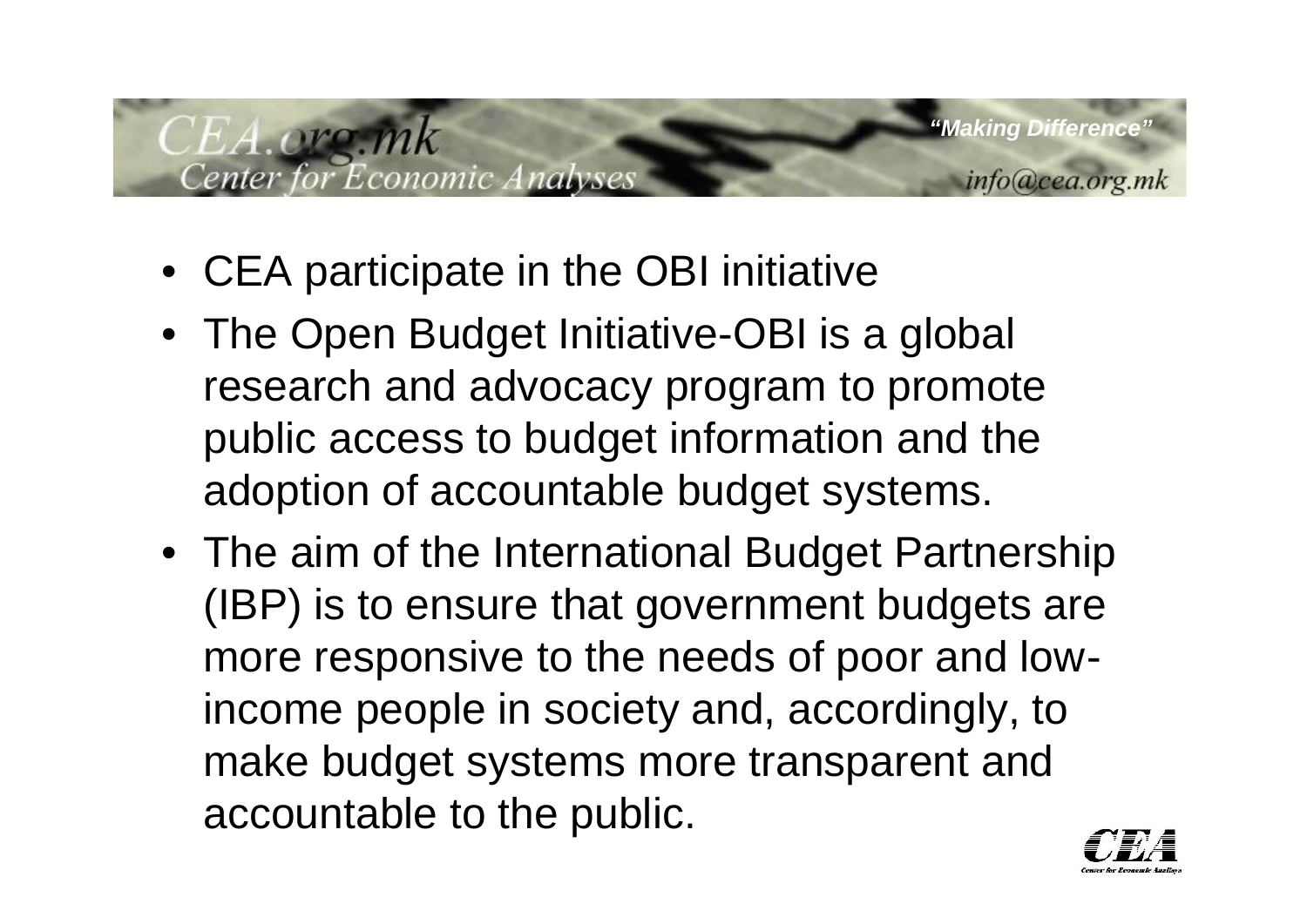CEA.org.mk<br>Center for Economic Analyses

info@cea.org.mk

# OBI Score Macedonia

|                    | <b>OBI Score</b> |           |
|--------------------|------------------|-----------|
| <b>Country</b>     | 2010             | 2008      |
| Bosnia-Herzegovina | 44               | 44        |
| Croatia            | 57               | <b>59</b> |
| Macedonia          | 49               | 54        |
| Serbia             | 54               | 45        |
| Slovenia           | 70               | 73        |
| Albania            | 33               | 37        |
| Bulgaria           | 56               | 57        |

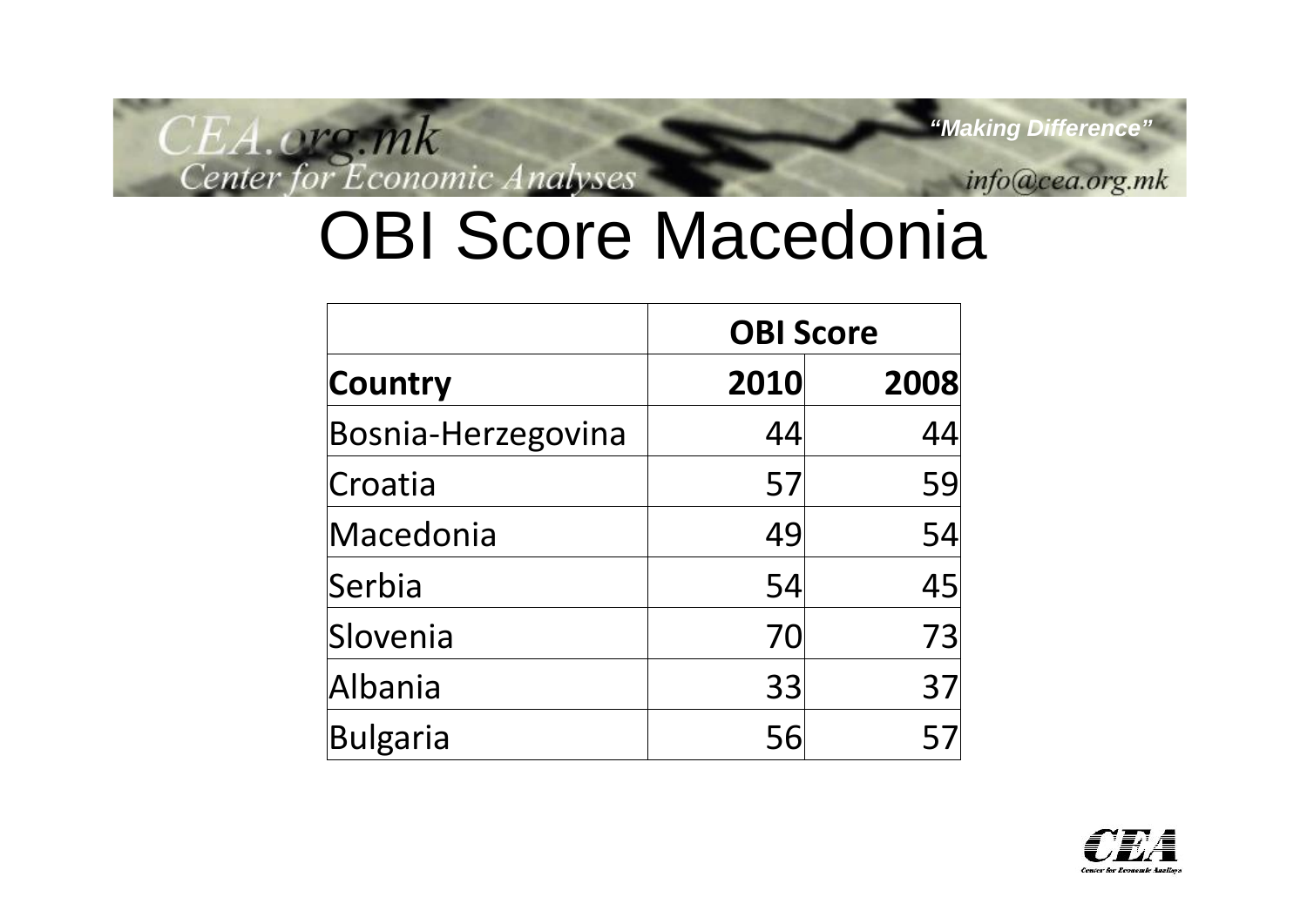CEA.org.mk<br>Center for Economic Analyses

info@cea.org.mk

# OBI Score Macedonia

| Α<br>В | 81-100 (extensive)<br>61-80 (significant) | <b>Macedonia</b>            |                           |                     |  |
|--------|-------------------------------------------|-----------------------------|---------------------------|---------------------|--|
| С<br>D | 41-60 (some)<br>21-40 (minimal)           |                             |                           | Publication         |  |
| E      | 0-20 (scant information) Document         |                             |                           | <b>Status</b>       |  |
|        |                                           | <b>Pre-Budget Statement</b> | E                         | Not Produced        |  |
|        |                                           | <b>Executive's Budget</b>   |                           |                     |  |
|        |                                           | Proposal                    |                           | Published           |  |
|        |                                           | <b>Enacted Budget</b>       | B                         | Published           |  |
|        |                                           | <b>Citizens Budget</b>      | E                         | <b>Not Produced</b> |  |
|        |                                           | In-Year Reports             | B                         | Published           |  |
|        |                                           | Mid-Year Review             | E                         | Published           |  |
|        |                                           | <b>Year-End Report</b>      | D                         | Published           |  |
|        |                                           | Audit Report                | $\boldsymbol{\mathsf{A}}$ | Published $C$       |  |